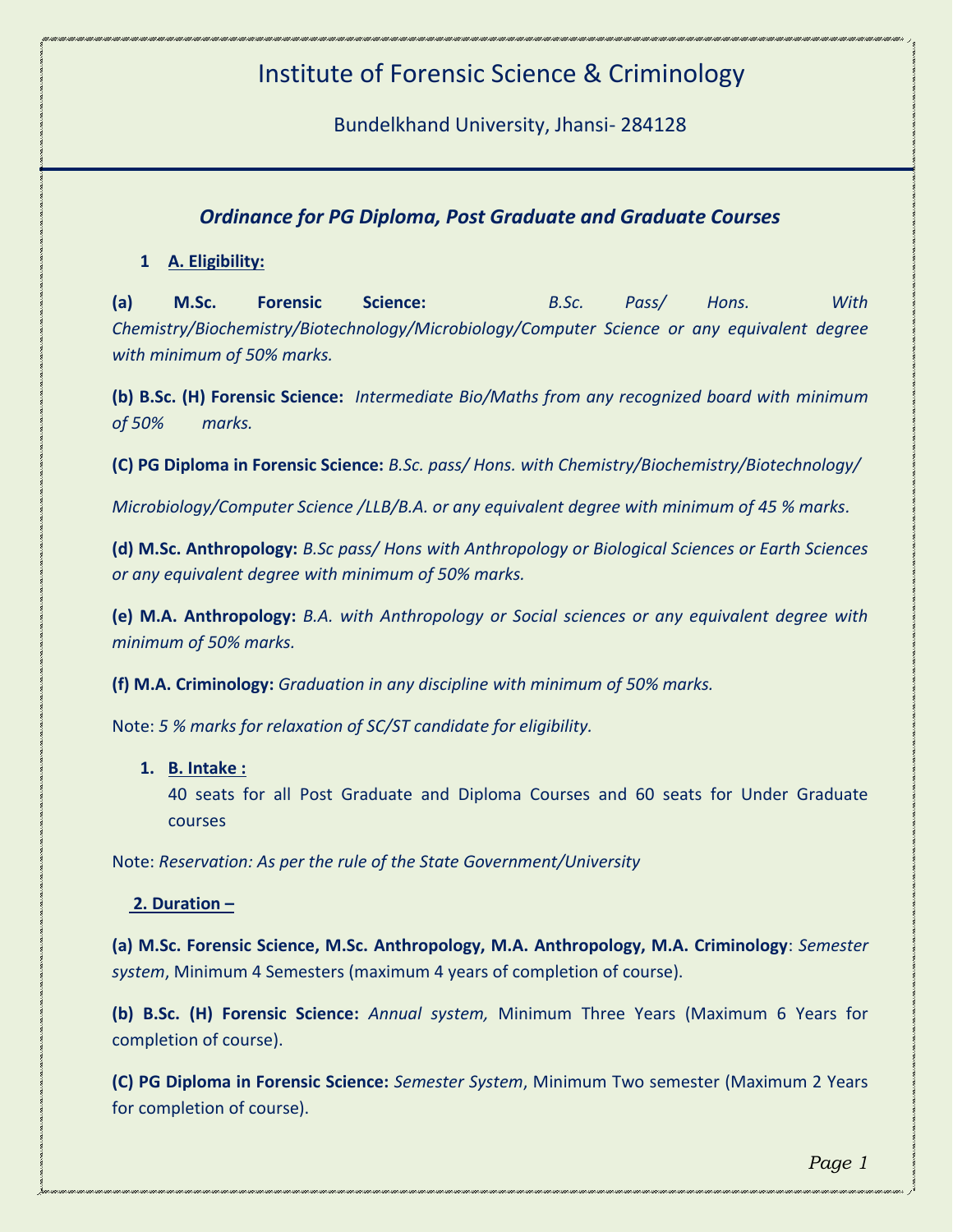**3. Criteria of Admission** – *Admission to eligible candidate will be strictly on the basis of merit list.*

 Note : If admission is granted on the basis of merit of qualifying exam, 15% of the marks obtained in qualifying exam will be awarded as additional marks to all candidates who have passed the qualifying exam from any institution / College falling within the jurisdiction of Bundelkhand University.

**4. Medium of Instruction** – *English*

#### **5. Fee –**

**(i) Tuition and other fee:** *As prescribed by the University from time to time.*

**(ii) Refund of fees:** Request for refund of fee should be made to the Vice-Chancellor, Bundelkhand University within three weeks of deposition of the fees. On approval such candidate shall be entitled for refund of 50% of the prescribed fee. Request for refund of fee shall not be considered under any circumstances, if made after three weeks from the date of deposition of Admission fee by the candidates.

#### **6. Examination –**

**(i) Attendance:** Minimum attendance required to become eligible to appear in the examination for each paper shall be 75% of all class lectures (theory and practical).

In case a student is short of attendance due to illness, participation in sports, extra curricular activities, etc. the following rules shall apply.

- *(a) Shortage of upto 10% shall be condoned by the HOD on the specific recommendation of the class teacher.*
- *(b) A shortage of upto 25% can be condoned by the Vice chancellor on the specific recommendations of the Head of the Department.*

## **(ii) Process of Evaluation**

 **A (i) Theory Papers**: Semester and Annual examination shall be conducted by the University as mentioned in the academic calendar of the department. The question paper will be set by examiners appointed by the Vice Chancellor based on the recommendation of the Board of Studies. The pattern of the question paper will be decided by the University. The weightage of theory examination will be of 70% for all the courses.

**A (ii) Sessional Examination:** The sessional examination shall be conducted by the subject teacher on the dates decided by the faculty members and Director/ HOD/ C0-ordinator. The weightage of this examination will be 30%. Only one sessional examination shall be conducted during a semester for post graduate, diploma courses and for undergraduate courses one sessional examination shall be conducted during a session. If a student is unable to appear in the examination due to illness or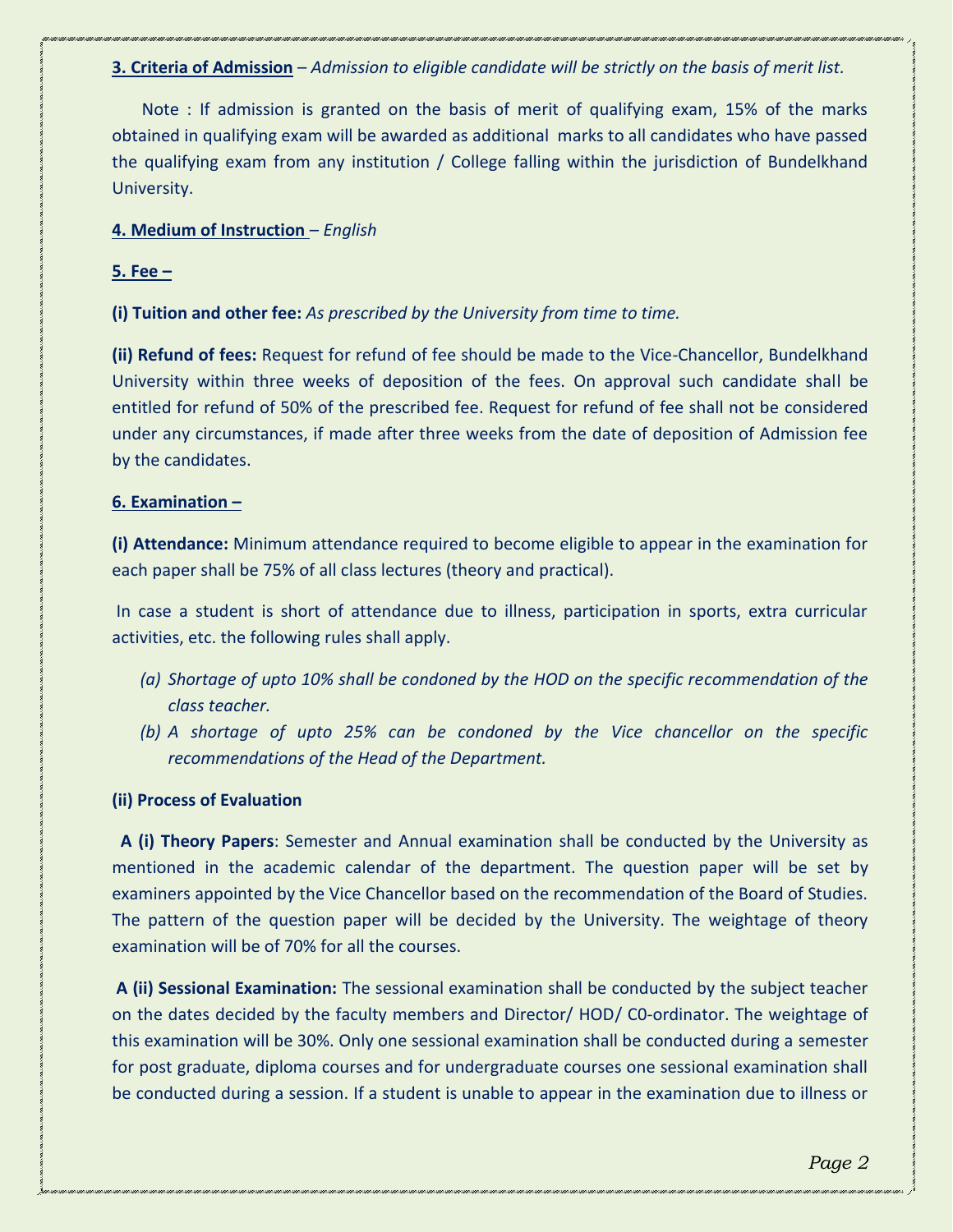other unavoidable circumstances, teacher may conduct a separate examination for that student only if permitted by the Head/Co-ordinator of the Department.

NOTE: If any student does not appear in the sessional examination before the commencement of the semester/annual examination, He/She would not normally be allowed to appear in the semester/annual examination, except on payment of the penalty as per University Rules for sessional examinations.

**(B) Practical Examination**: A Practical examination will be conducted in the papers given in the course structure. The V.C. on the basis of the recommendation of the Board of Studies shall appoint the examiners for the practical. The marks of the practical examination will be distributed on the following basis:

**B (i) Sessional:** 30% based on the performance of the students in the practical experiments/seminars/attachments/assignments.

**B (ii) Year-end/Semester examination:** 70% based on the year-end/ semester practical examination and the Viva-voce conducted by the examiners. The examiners include the faculty member, in charge of the practical course, and an external examiner appointed by the Vice-Chancellor. The examiners shall jointly award marks to the students on mutual agreement.

**C (i) Project work / Dissertation:** Fourth Semester students of all the post graduate course will undertake a project work/ Dissertation which shall be of 300 marks which will be awarded on the basis of his/her performance in research work and for presentation/ Viva taken by the external examiner. The supervisors will be allotted by the HOD to each of the students. The supervisors will be Faculty member of the department. The examiners and Supervisor shall jointly award marks to the students on mutual agreement.

 The Institution may decide to send the students to external institution for completion of experimental work / consultation with Scientist and Library for their dissertation work. In that case the HOD of the concerned external Institution will allot one of its faculty member/Scientist as the Co-supervisor to the student. If a student goes to any external Institution for completion of his dissertation work . He /She has to submit one certificate duly signed by the allotted faculty member and HOD of the external Institution.

**C (ii) Specialization:** Fourth Semester students of M.Sc. Forensic Science may choose any one of four specializations i.e. Option A: Specialization in Forensic Biology & Serology (FBS), Option B: Specialization in Forensic Chemistry & Toxicology (FCT), Option C : Specialization in Questioned Document & Fingerprint Examination (QDFP) and Option D: Specialization in Forensic Physical Sciences .

**C (iii) Submission of Dissertation:** the student will be allowed to submit his/her thesis once the supervisor is satisfied with the progress and completion of the research work. The project work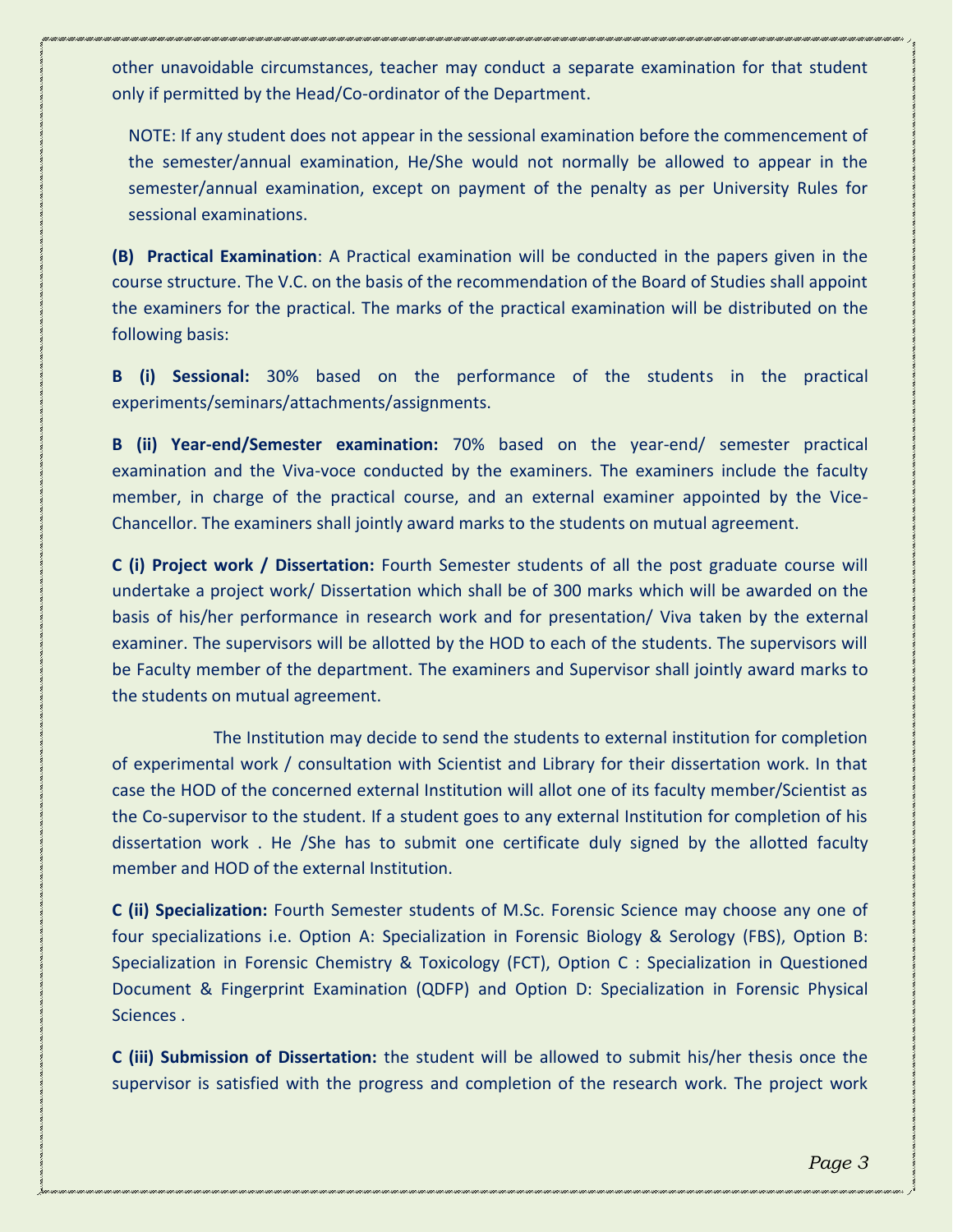should be an original research. The student will have to submit his thesis in four copies for evaluation.

The thesis should include a certificate of the work carried out by the student duly signed by the student, supervisor and Director/HOD/Co-ordinator of the Department.

**C (iv) Evaluation of the Dissertation/Thesis**: The student will have to defend his/her research work in front of an audience. The internal examiner with an external examiner appointed by the Vice-Chancellor will do the assessment of the project work jointly. If the examiners decide that the performance of the student in the project work as well as in oral presentation is unsatisfactory, the student will have to conduct additional experiments suggested by the examiners, rewrite the Dissertation/Thesis and resubmit.

**C (v) Qualifying marks and promotion:** The minimum passing marks shall be 40% in the aggregate. The minimum pass marks 40% have to be obtained in theory, sessional, practical and dissertation individually. On the basis of percentage of total marks secured in the aggregate of all years of duration by a candidate, he/she shall be awarded a division, as detailed below:

- *(i)* **Third Division** : *40% or more than but less than 50%.*
- **(ii) Second Division** : *50% or more than but less than 60%.*
- **(iii) First Division** : *60% or more than but less than 75%.*
- **(iv) First Division with Distinction** : *75% or more.*

A candidate can be provisionally promoted to the next year if he/she fulfills the following condition given below-

If he/she has obtained 40% marks in the aggregate but has failed to secure 40% marks individually in theory papers. But, he/she will have to clear that paper as back paper as per rules.

**C (vi) Declaration of results and award of degree:** After completion of the evaluation process, result will be declared by the university. Candidates declared successful may get the provisional degree from the Registrar/Vice-Chancellor of the University after one week of result. Original degree will be conferred at the time of convocation to be held annually as decided by Vice-Chancellor.

**C (vii) Back-paper and improvement:** In case, a candidate is able to clear at least 50% of the theory papers in annual or Semester examination, he/she will be promoted to next year or next semester on the condition that he/she has to clear remaining 50% or less of the theory paper as back-paper, which shall be conducted along with the scheduled exam of back paper for all University students. Such candidate will be given maximum two attempts to clear these back papers. The University may also hold a special back paper exam for all papers after the declaration of final year result. If he/she does not clear back paper, he/she would be declared failed.